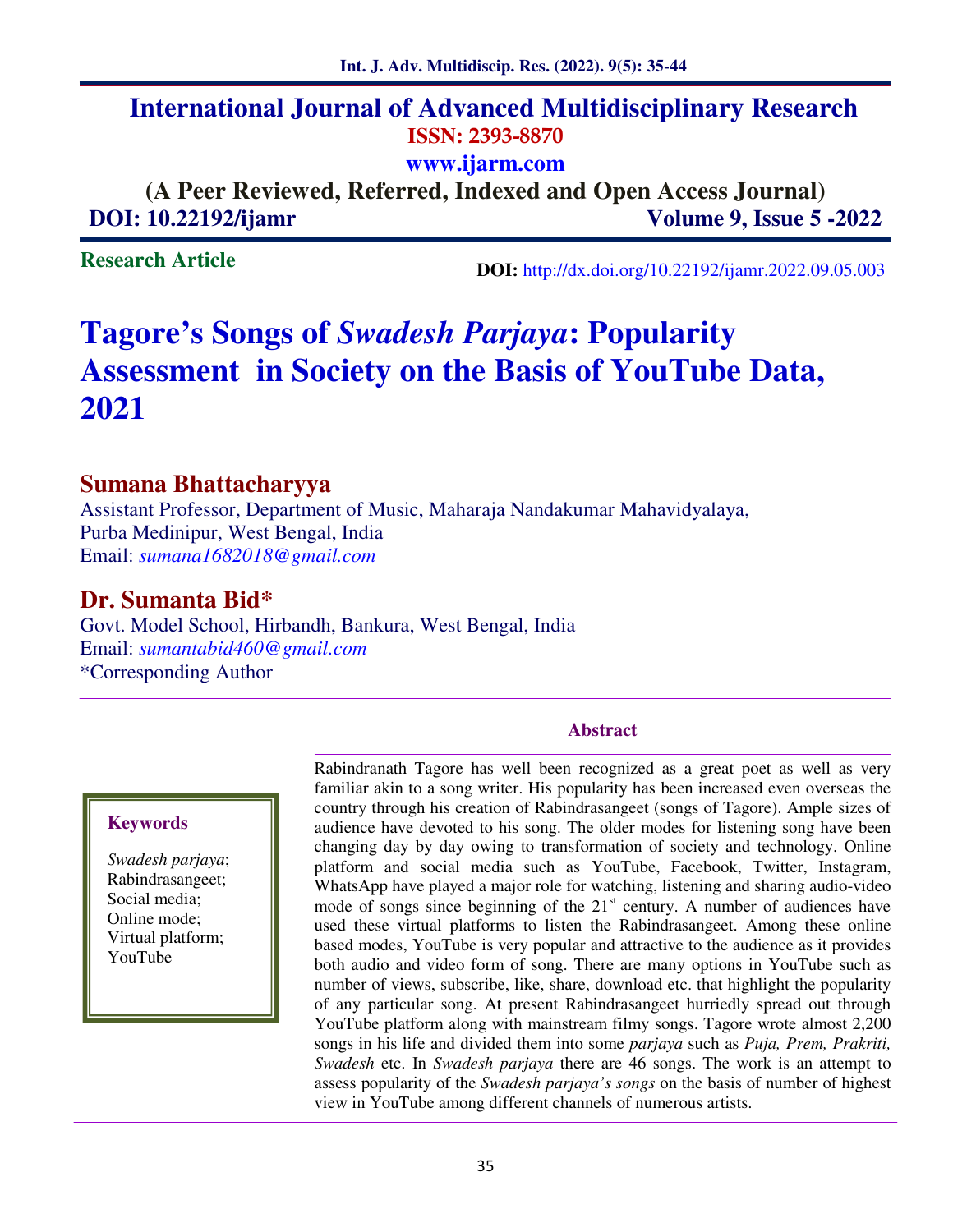### **Introduction**

Since the end of 1960s Rabindrasangeet has gradually been entered into economic field in different ways. The songs have been started to use in film, television, radio, gramophone record etc. Different listening modes are transforming with the changing of technology. Since the 1980s CD and DVD cassettes play a pivotal role in this field (Karmakar, 2019). In the beginning of the  $21<sup>st</sup>$ Century, different online based platforms and social media such as YouTube (2005), Facebook (2004), Twitter (2006), Instagram (2010), WhatsApp (2009) have played a major role for watching, listening and sharing of audio-video form of songs. Among these online based platforms, YouTube is the most popular to the audience to listen any kind of songs. Rabindrasangeet also rapidly spread out through the YouTube channels. A number of singers upload their songs both in video and audio format in the online based platform YouTube. Now, it becomes essential to almost all groups of people who are interested for listening song.

Tagore wrote almost 2,200 songs in his life and separated them into some *parjaya* such as *Puja, Prem, Prakriti, Swadesh* etc. In *Swadesh parjaya* there are 46 songs. The research work evaluates popularity of the songs included in the *Swadesh parjaya* on the basis of number of highest view in YouTube among different channels of different artists.

### **Materials and Methods:**

At first a complete list of songs included in the *Swadesh parjaya* has been taken with serial number to follow the sequence of *Gitobitan*  (complete collection of Tagore;s songs) for evaluation of their popularity on the basis of YouTube data. 46 songs of *Swadesh parjaya* are individually searched into the YouTube in July, 2021. A number of channels of different artists are emerged in the platform. After that, number of view of different YouTube channels has been recorder for each song. Therefore, number of highest view has been enlisted from different YouTube channel for individual song. Thus, final data base has been prepared including three columns viz. (a) Sl No., (b) Name of the Song, and (c) No. of Highest Viewer in YouTube (July, 2021). Complete list of songs and highest number of viewer is represented in **table 1**.

| Sl No.         | Name of the Song                      | No. of Highest Viewer in<br>YouTube (July, 2021) |
|----------------|---------------------------------------|--------------------------------------------------|
| 1              | Amar Sonar Bangla, Ami Tomai Valobasi | 1,068,678                                        |
| $\overline{2}$ | O Amar Desher Mati                    | 5,757,184                                        |
| 3              | Jodi Tor Dak Sune Keo Na Ase          | 4,027,396                                        |
| $\overline{4}$ | Tor Apan Jone Charbe Tore             | 26,888                                           |
| 5              | Ebar Tor Mora Gange Ban Eseche        | 208,082                                          |
| 6              | Nishidin Varasa Rakhis                | 19,547                                           |
| 7              | Ami Voy Korbo Na Voy                  | 306,942                                          |
| 8              | Apani Abash Holi                      | 6,342                                            |
| 9              | Amra Milechi Ajj Mayer Dake           | 10,006                                           |
| 10             | Amra Sabai Raja                       | 6,590,906                                        |
| 11             | Sonkocher Bihobolota                  | 857,015                                          |
| 12             | Nai nai Voy, Hobe Hobe Joy            | 40,913                                           |
| 13             | Amader Yatra Holo Suru Ekhon          | 20,842                                           |
| 14             | Janaganamana-Adhinayaka Joyo He       | 9,66,90,163                                      |

#### **Table 1: Songs of** *Swadesh Parjaya* **and Number of Highest Viewer in YouTube**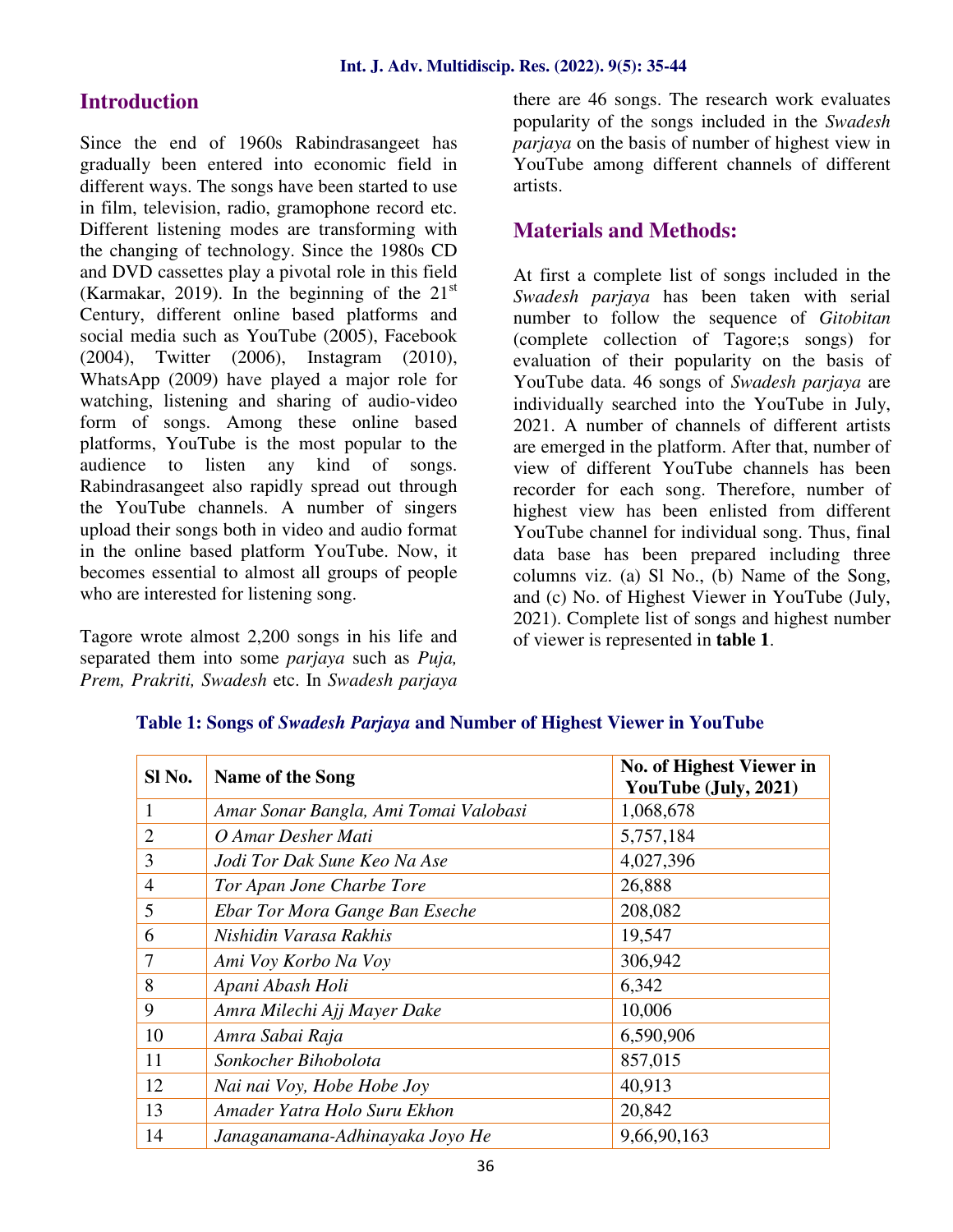| 15 | He Mor Chitto, Punno Tirthe Jago Re Dhire      | 15,483    |
|----|------------------------------------------------|-----------|
| 16 | Desho Desho Nandito Kari                       | 1,550     |
| 17 | Matrimandiro-Punno-Angono Koro                 | 13,953    |
| 18 | Age Chol Age Chol Vai                          | 972       |
| 19 | Anandodhoni Jagao Gagane                       | 29,329    |
| 20 | Banglar Mati, Banglar Jol                      | 227,288   |
| 21 | Aji Bangladesher Hridoy Hote                   | 450,226   |
| 22 | Amay Bolo Na Gahite Bolo Na                    | 23,088    |
| 23 | Oyi Bhubanomonomohini                          | 20,236    |
| 24 | Sarthak Janam Amar                             | 67,744    |
| 25 | Je Tomay Chare Charuk                          | 111,222   |
| 26 | Je Tore Pagal Bole                             | 1,724,319 |
| 27 | Ore, Tora Nei Ba Kotha Bolli                   | 682       |
| 28 | Jodi Tor Vabna Thake Fire Ja-Na                | 2,453     |
| 29 | Ma Ki Tui Parer Dware Pathabi Tor Ghorer Chele | 1,688     |
| 30 | Chi Chi, Chokher Jole Vejas Ne R Mati          | 2,435     |
| 31 | Ghore Mukh Molin Dekhe Golis Ne - Ore Vai      | 622       |
| 32 | Ekhon R Deri Noy, Dhor Go Tora                 | 65,919    |
| 33 | Buk Bendhe Tui Danra Dekhi                     | 3,704     |
| 34 | Amra Pothe Pothe Jabo Sare Sare                | 85,455    |
| 35 | E Bharate Rakho Nitto, Prabhu                  | 5,023     |
| 36 | Roilo Bole Rakhle Kare                         | 10,320    |
| 37 | Jananir Dware Aji Oi Suno Go Sankho Baje       | 18,834    |
| 38 | Aji E Bharat Laggito He                        | 3,523     |
| 39 | Cholo Jai, Cholo, Jai Cholo, Jai               | 9,014     |
| 40 | Subho Karmopothe Dhoro Nirbhoyo Gan            | 26,576    |
| 41 | Ore, Nutan Juger Bhore                         | 285,082   |
| 42 | Bartho Praner Abarjona Puria Fele Agun Jwalo   | 124,670   |
| 43 | Oder Bandhon Jotoi Sakto Hobe                  | 6,290     |

 **Source:** *Gitabitan* and https://www.youtube.com

*Bidhir Bandhon Katbe Tumi Emon Shaktiman* 431,127 *Khapa Tui Achis Apan Kheyal Dhore* 2,554 *Sadhan Ki Mor Asan Nebe Hottogoler Kandhe* 864

### **Result and Discussion:**

On the basis of number of highest viewer, the entire database has been divided into 6 groups to analyze popularity of the songs. Groups are –

- (3) 1 Lakh to 10 Lakh Viewer (9 songs)
- (4) 10 Thousand to 1 Lakh Viewer (16 songs)
- (5) 1 Thousand to 10 Thousand Viewer (11 songs)
- (6) Less than 1 Thousand Viewer (4 songs)
- (1) Greater than 1 Crore Viewer (1 song)
- (2) 10 Lakh to 1 Crore Viewer (5 songs)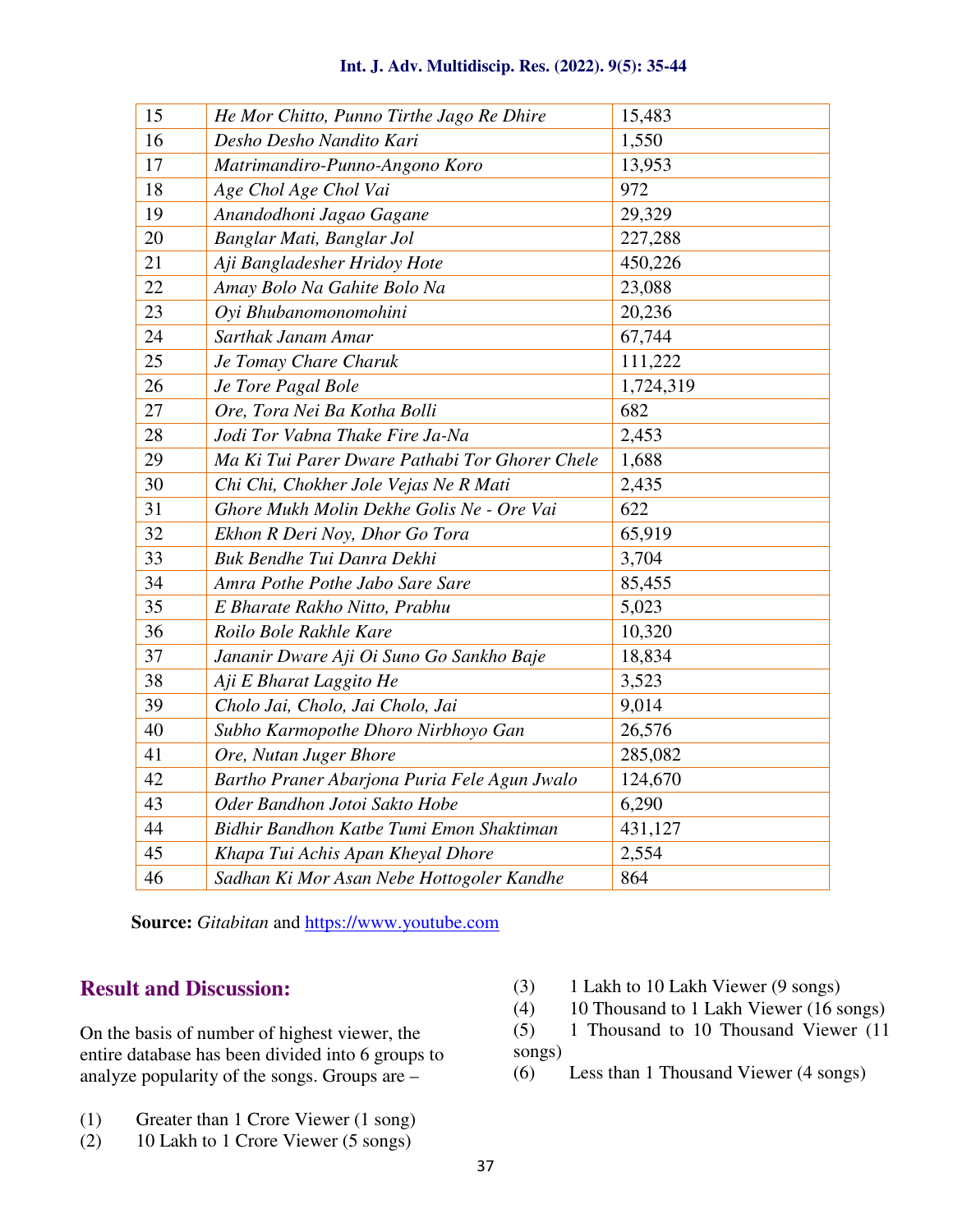Now, status of popularity of the songs and responsible factors behind it for each group have been discussed and analyzed below:

#### **(1) Greater than 1 Crore Viewer (1 song):**

*'Janaganamana-Adhinayaka Joyo He'* (Sl No. 14) is the most popular song at present among the songs of Tagore's *Swadesh parjaya*. The number of highest viewer of this song is 9,66,90,163 among all YouTube channels. Only this single song belongs in this group and gets highest popularity as it is the national anthem of India. Indian people repeatedly search and listen the particular song. A large size of Indian people use YouTube to listen this song especially, in Independence and Republic day of India.

#### **(2) 10 Lakh to 1 Crore Viewer (5 songs):**

In this category 5 songs are included viz. '*Amra Sabai Raja'* (Sl No. 10), *'O Amar Desher Mati'*  (Sl No. 2)*, 'Jodi Tor Dak Sune Keo Na Ase'* (Sl No. 3)*, 'Je Tore Pagal Bole'* (Sl No. 26)*, 'Amar Sonar Bangla, Ami Tomai Valobasi'* (Sl No. 1). In this group, '*Amra Sabai Raja'* (Sl No. 10) is the utmost popular song and number of highest viewer is more than 60 lakh. This song is very popular among children. On the other hand *'Amar Sonar Bangla, Ami Tomai Valobasi'* (Sl No. 1) gets around 10 lakh highest YouTube viewer although it is a national anthem of Bangladesh. **Table 2** and **figure 1** represent the status of popularity of these songs below:

#### **Table 2: Number of Highest YouTube Viewer between 10 Lakh to 1 Crore**

| Sl No.        | <b>Name of the Song</b>               | No. of Highest Viewer in<br>YouTube (July, 2021) |
|---------------|---------------------------------------|--------------------------------------------------|
| 10            | Amra Sabai Raja                       | 6,590,906                                        |
| $\mathcal{D}$ | O Amar Desher Mati                    | 5,757,184                                        |
|               | Jodi Tor Dak Sune Keo Na Ase          | 4,027,396                                        |
| 26            | Je Tore Pagal Bole                    | 1,724,319                                        |
|               | Amar Sonar Bangla, Ami Tomai Valobasi | 1,068,678                                        |



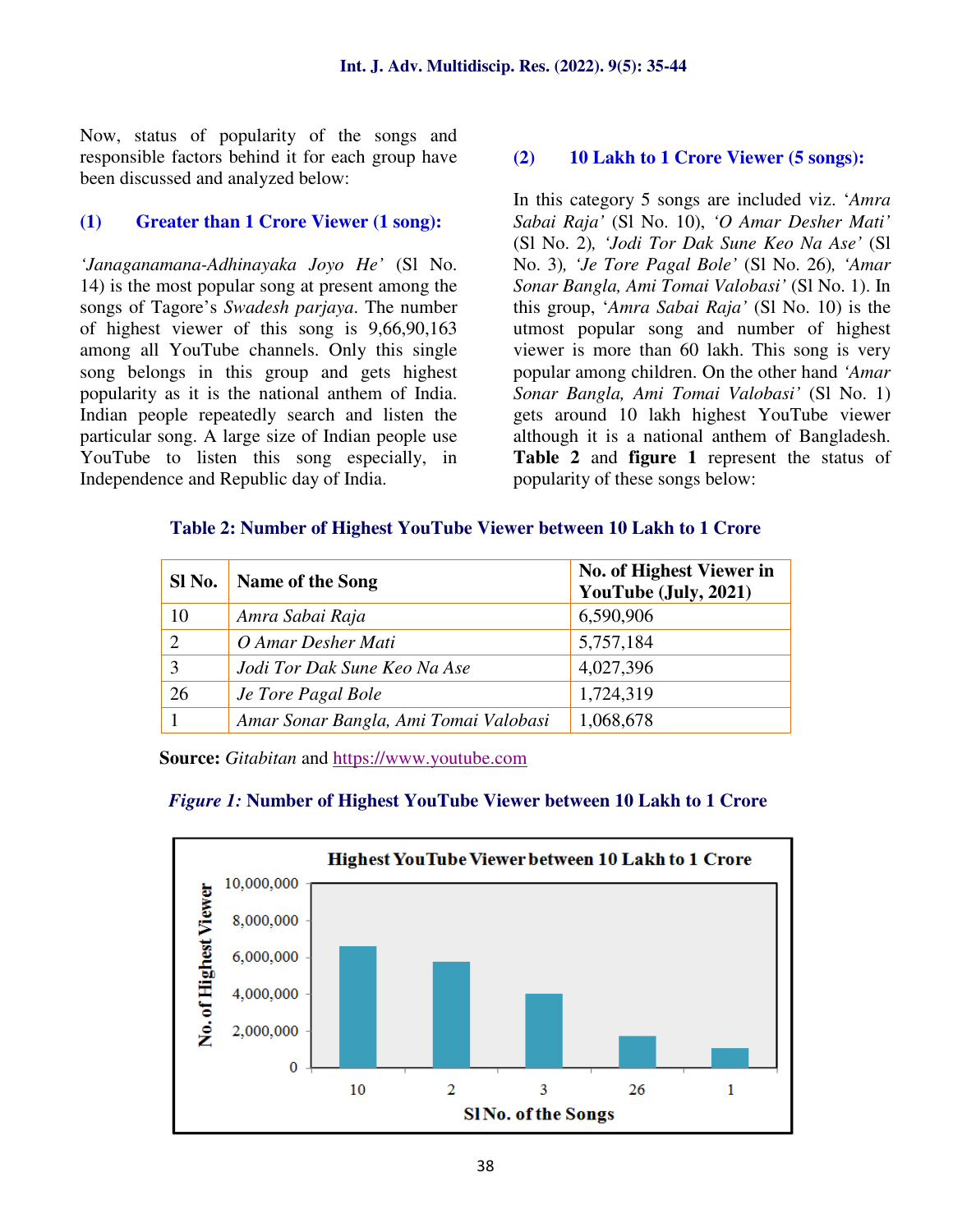#### **(3) 1 Lakh to 10 Lakh Viewer (9 songs):**

9 songs are belonging in this category such as *Sonkocher Bihobolota* (Sl No. 11)*, Aji Bangladesher Hridoy Hote* (Sl No. 21)*, Bidhir Bandhon Katbe Tumi Emon Shaktiman* (Sl No. 44)*, Ami Voy Korbo Na Voy* (Sl No. 7)*, Ore, Nutan Juger Bhore* (Sl No. 41)*, Banglar Mati, Banglar Jol* (Sl No. 20)*, Ebar Tor Mora Gange*  *Ban Eseche* (Sl No. 5)*, Bartho Praner Abarjona Puria Fele Agun Jwalo* (Sl No. 42)*, Je Tomay Chare Charuk* (Sl No. 25). Most and less popular songs of this group are *Sonkocher Bihobolota* (Sl No. 11) and *Je Tomay Chare Charuk* (Sl No. 25) respectively. Number of highest viewer of these two songs is around 8 lakh and 1 lakh correspondingly. **Table 3** and **figure 2** highlight the scale of popularity of these songs below:

| Sl No.         | <b>Name of the Song</b>                      | No. of Highest Viewer in<br>YouTube (July, 2021) |
|----------------|----------------------------------------------|--------------------------------------------------|
| 11             | Sonkocher Bihobolota                         | 857,015                                          |
| 21             | Aji Bangladesher Hridoy Hote                 | 450,226                                          |
| 44             | Bidhir Bandhon Katbe Tumi Emon Shaktiman     | 431,127                                          |
| 7              | Ami Voy Korbo Na Voy                         | 306,942                                          |
| 41             | Ore, Nutan Juger Bhore                       | 285,082                                          |
| 20             | Banglar Mati, Banglar Jol                    | 227,288                                          |
| $\overline{5}$ | Ebar Tor Mora Gange Ban Eseche               | 208,082                                          |
| 42             | Bartho Praner Abarjona Puria Fele Agun Jwalo | 124,670                                          |
| 25             | Je Tomay Chare Charuk                        | 111,222                                          |

#### **Table 3: Number of Highest YouTube Viewer between 1 Lakh to 10 Lakh**

 **Source:** *Gitabitan* and https://www.youtube.com

#### *Figure 2:* **Number of Highest YouTube Viewer between 1 Lakh to 10 Lakh**

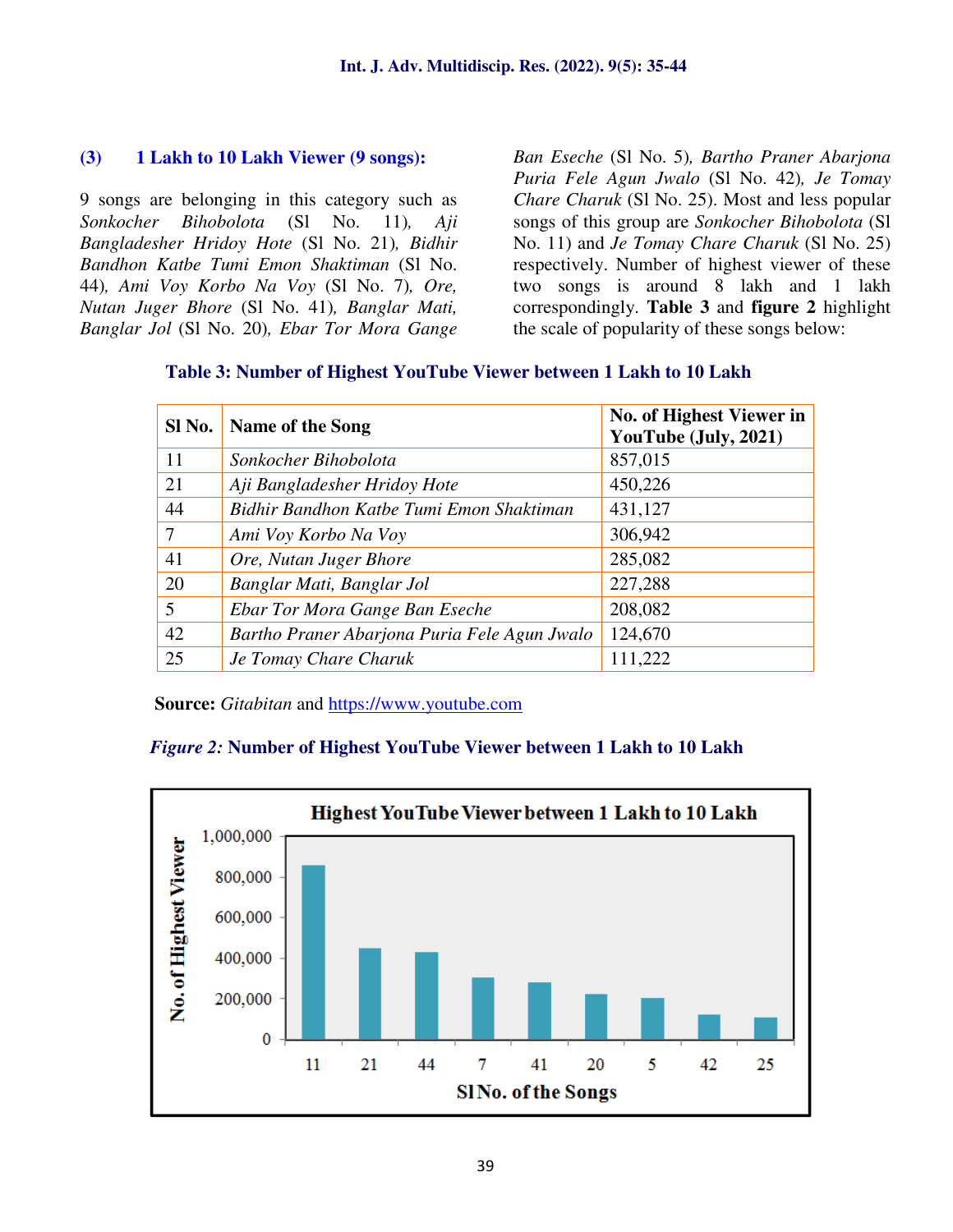#### **(4) 10 Thousand to 1 Lakh Viewer (16 songs):**

16 songs are included in this 10 thousand to 1 lakh category. The songs are '*Amra Pothe Pothe Jabo Sare Sare'* (Sl No. 34)*,* '*Sarthak Janam Amar'* (Sl No. 24)*, 'Ekhon R Deri Noy, Dhor Go Tora'* (Sl No. 32)*, 'Nai nai Voy, Hobe Hobe Joy'*  (Sl No. 12)*, 'Anandodhoni Jagao Gagane'* (Sl No. 19)*, 'Tor Apan Jone Charbe Tore'* (Sl No. 4)*, 'Subho Karmopothe Dhoro Nirbhoyo Gan'* (Sl No. 40)*, 'Amay Bolo Na Gahite Bolo Na'* (Sl No. 22)*, 'Amader Yatra Holo Suru Ekhon'* (Sl No. 13)*, 'Oyi Bhubanomonomohini'* (Sl No. 23)*,* 

*'Nishidin Varasa Rakhis'* (Sl No. 6)*, 'Jananir Dware Aji Oi Suno Go Sankho Baje'* (Sl No. 37)*, 'He Mor Chitto, Punno Tirthe Jago Re Dhire'* (Sl No. 15)*, 'Matrimandiro-Punno-Angono Koro'* (Sl No. 17)*, 'Roilo Bole Rakhle Kare'* (Sl No. 36)*, 'Amra Milechi Ajj Mayer Dake'* (Sl No. 9). The song '*Amra Pothe Pothe Jabo Sare Sare'* (Sl No. 34) has around 80 thousand highest viewer and it is the most popular song of this group. On the other hand, *'Amra Milechi Ajj Mayer Dake'* (Sl No. 9) has around 10 thousand highest viewer and is the least popular song of this group. **Table 4** and **figure 3** indicate the popularity of these songs below:

| Sl No.         | Name of the Song                          | No. of Highest Viewer in |
|----------------|-------------------------------------------|--------------------------|
|                |                                           | YouTube (July, 2021)     |
| 34             | Amra Pothe Pothe Jabo Sare Sare           | 85,455                   |
| 24             | Sarthak Janam Amar                        | 67,744                   |
| 32             | Ekhon R Deri Noi, Dhor Go Tora            | 65,919                   |
| 12             | Nai nai Voy, Hobe Hobe Joy                | 40,913                   |
| 19             | Anandodhoni Jagao Gagane                  | 29,329                   |
| $\overline{4}$ | Tor Apan Jone Charbe Tore                 | 26,888                   |
| 40             | Subho Karmopothe Dhoro Nirbhoyo Gan       | 26,576                   |
| 22             | Amay Bolo Na Gahite Bolo Na               | 23,088                   |
| 13             | Amader Yatra Holo Suru Ekhon              | 20,842                   |
| 23             | Oyi Bhubanomonomohini                     | 20,236                   |
| 6              | Nishidin Varasa Rakhis                    | 19,547                   |
| 37             | Jananir Dware Aji Oi Suno Go Sankho Baje  | 18,834                   |
| 15             | He Mor Chitto, Punno Tirthe Jago Re Dhire | 15,483                   |
| 17             | Matrimandiro-Punno-Angono Koro            | 13,953                   |
| 36             | Roilo Bole Rakhle Kare                    | 10,320                   |
| 9              | Amra Milechi Ajj Mayer Dake               | 10,006                   |

#### **Table 4: Number of Highest YouTube Viewer between 10 Thousand to 1 Lakh**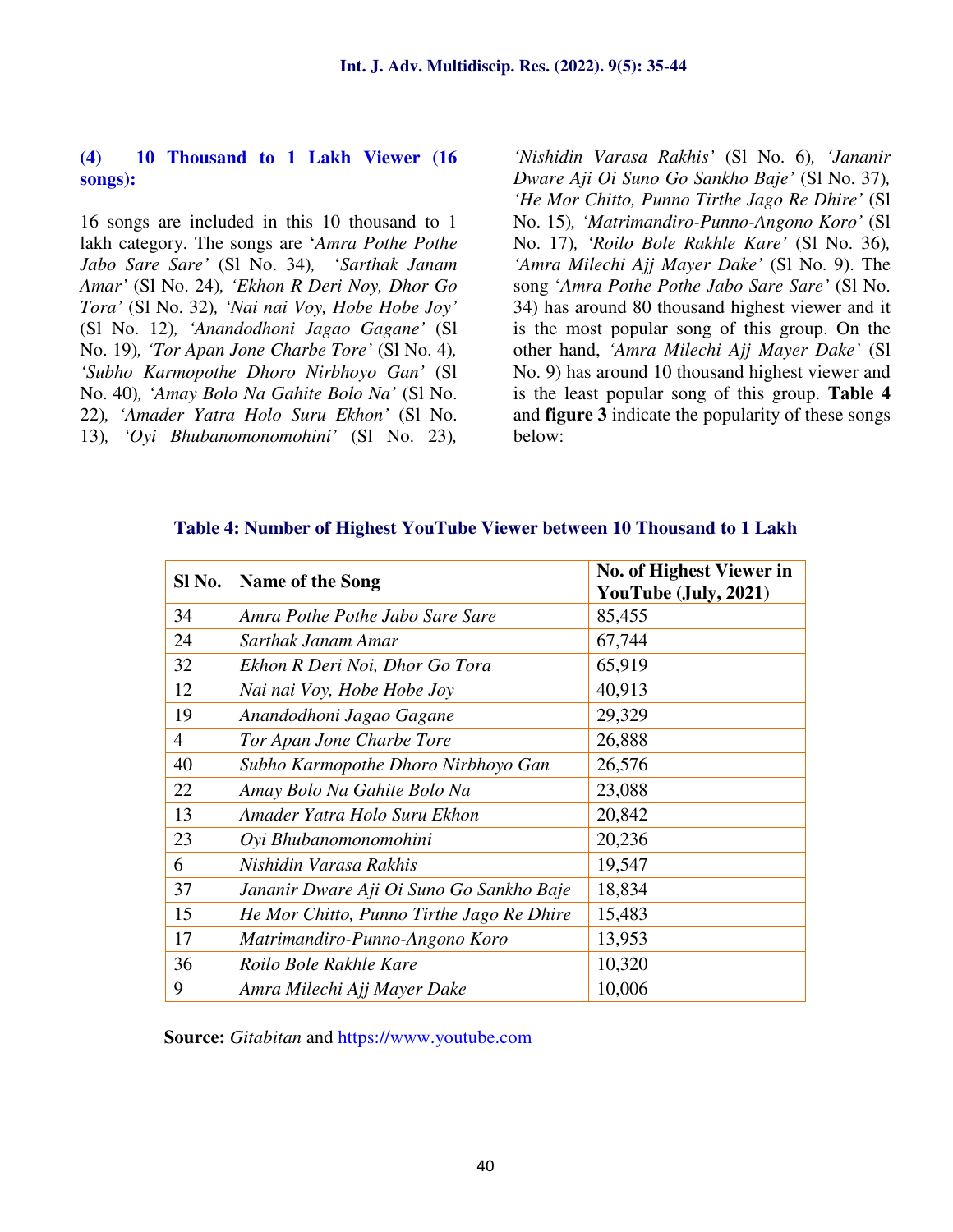

 *Figure 3:* **Number of Highest YouTube Viewer between 10 Thousand to 1 Lakh** 

#### **(5) 1 Thousand to 10 Thousand Viewer (11 songs):**

11 songs such as '*Cholo Jai, Cholo, Jai Cholo, Jai'* (Sl No. 39)*, 'Apani Abash Holi'* (Sl No. 8)*, 'Oder Bandhon Jotoi Sakto Hobe'* (Sl No. 43)*, 'E Bharate Rakho Nitto, Prabhu'* (Sl No. 35)*, 'Buk Bendhe Tui Danra Dekhi'* (Sl No. 33)*, 'Aji E Bharat Laggito He'* (Sl No. 38)*, 'Khapa Tui Achis Apan Kheyal Dhore'* (Sl No. 45)*, 'Jodi Tor Vabna Thake Fire Ja-Na'* (Sl No. 28)*, 'Chi Chi, Chokher* 

*Jole Vejas Ne R Mati'* (Sl No. 30)*, 'Ma Ki Tui Parer Dware Pathabi Tor Ghorer Chele'* (Sl No. 29)*, 'Desho Desho Nandito Kari'* (Sl No. 16) are included in this category. The song '*Cholo Jai, Cholo, Jai Cholo, Jai'* (Sl No. 39) gets the highest popularity (highest viewer is around 9 thousand) while '*Desho Desho Nandito Kari'* (Sl No. 16) gets the lowest popularity (highest viewer is around 1thousand) in this category. **Table 5** and **figure 4** highlight the popularity of these songs below:

#### **Table 5: Number of Highest YouTube Viewer between 1 to 10 Thousand**

| Sl No. | Name of the Song                               | No. of Highest Viewer in<br>YouTube (July, 2021) |
|--------|------------------------------------------------|--------------------------------------------------|
| 39     | Cholo Jai, Cholo, Jai Cholo, Jai               | 9,014                                            |
| 8      | Apani Abash Holi                               | 6,342                                            |
| 43     | Oder Bandhon Jotoi Sakto Hobe                  | 6,290                                            |
| 35     | E Bharate Rakho Nitto, Prabhu                  | 5,023                                            |
| 33     | Buk Bendhe Tui Danra Dekhi                     | 3,704                                            |
| 38     | Aji E Bharat Laggito He                        | 3,523                                            |
| 45     | Khapa Tui Achis Apan Kheyal Dhore              | 2,554                                            |
| 28     | Jodi Tor Vabna Thake Fire Ja-Na                | 2,453                                            |
| 30     | Chi Chi, Chokher Jole Vejas Ne R Mati          | 2,435                                            |
| 29     | Ma Ki Tui Parer Dware Pathabi Tor Ghorer Chele | 1,688                                            |
| 16     | Desho Desho Nandito Kari                       | 1,550                                            |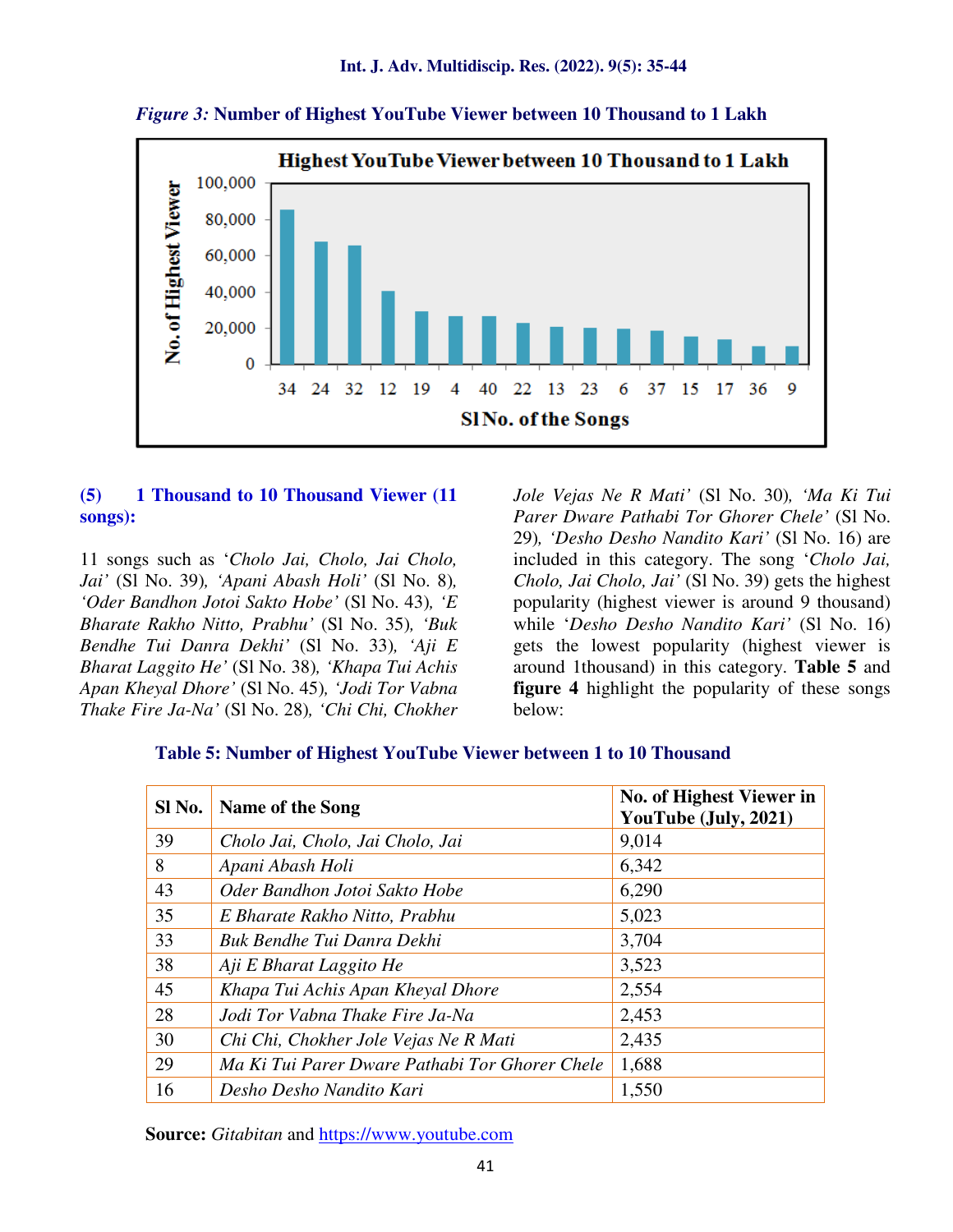

 *Figure 4:* **Number of Highest YouTube Viewer between 1 to10 Thousand** 

#### **(6) Less than 1 Thousand Viewer (4 songs):**

4 songs are included in this group such as '*Age Chol Age Chol Vai'* (Sl No. 18)*, 'Sadhan Ki Mor Asan Nebe Hottogoler Kandhe'* (Sl No. 46)*, 'Ore, Tora Nei Ba Kotha Bolli'* (Sl No. 27)*, 'Ghore Mukh Molin Dekhe Golis Ne - Ore Vai'* (Sl No.

31). Highest and lowest popular songs of this group are '*Age Chol Age Chol Vai'* (Sl No. 31) and *'Ghore Mukh Molin Dekhe Golis Ne - Ore Vai'* (Sl No. 18) respectively and number of highest viewers are around 900 and 600 correspondingly. **Table 6** and **figure 5** highlight the popularity of these songs below:

#### **Table 6: Number of Highest YouTube Viewer is Less than 1 Thousand**

| Sl No. | Name of the Song                          | No. of Highest Viewer in<br>YouTube (July, 2021) |
|--------|-------------------------------------------|--------------------------------------------------|
| 18     | Age Chol Age Chol Vai                     | 972                                              |
| 46     | Sadhan Ki Mor Asan Nebe Hottogoler Kandhe | 864                                              |
| 27     | Ore, Tora Nei Ba Kotha Bolli              | 682                                              |
| 31     | Ghore Mukh Molin Dekhe Golis Ne - Ore Vai | 622                                              |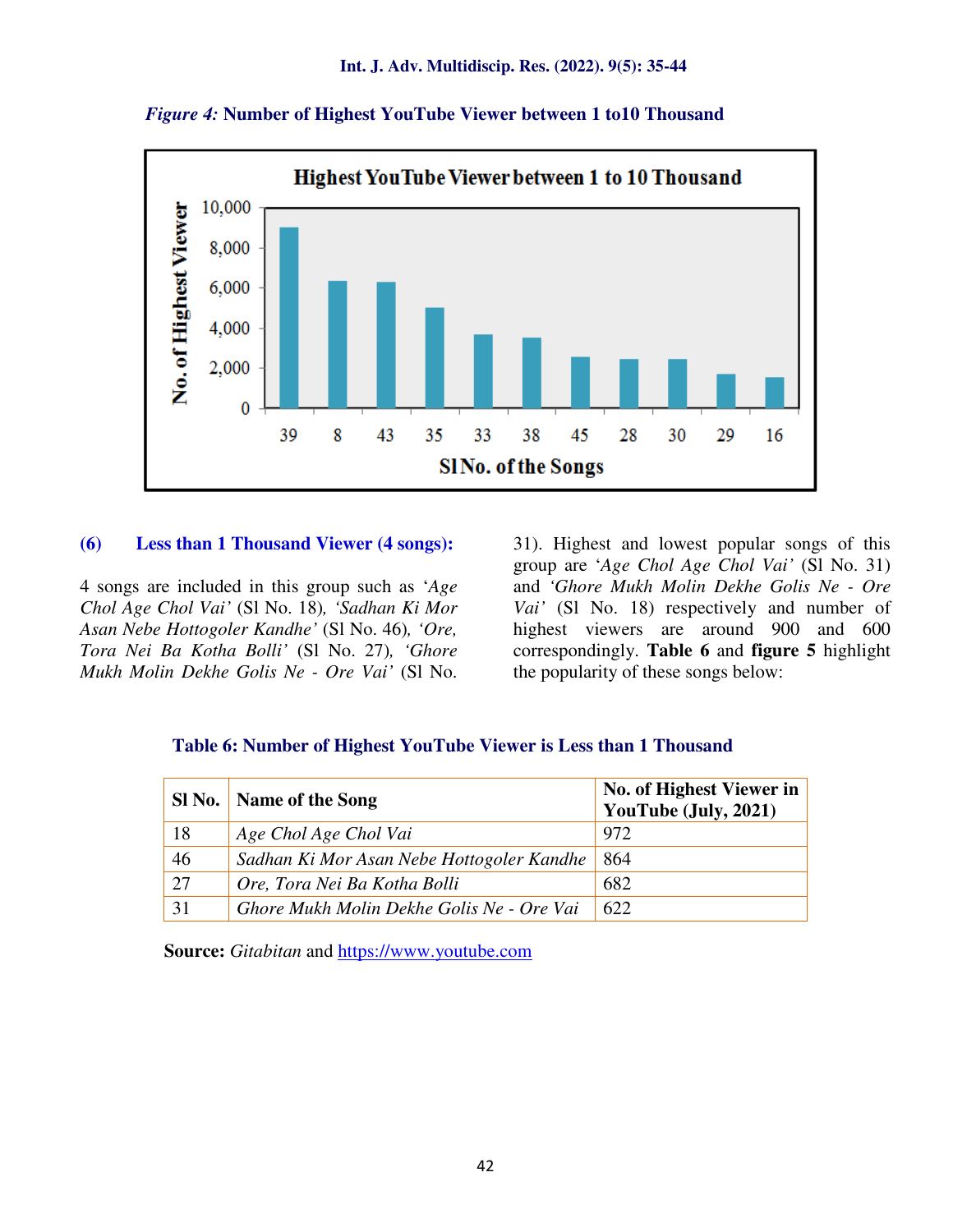

 *Figure 5:* **Number of Highest YouTube Viewer is Less than 1 Thousand** 

# **Conclusion:**

From the above discussion it is clear that there are 15 songs among the first 3 groups and their number of highest viewer is more than 1 lakh. So it can be concluded that these 15 songs are more popular among 46 songs of this *Swadesh parjaya*. Good quality of audio and video, remodeling with modern instruments, attractive melody, use of songs in different films are the prime causes behind the popularity. On the other hand, 31 songs have less than 1 lakh number of highest viewer. Recording with old instrument, poor quality of audio and video, black and white picture of that time are the main reasons for less attraction of audience to these songs. Few suggestions for improving popularity of these

songs are – rearrange the songs with modern instruments, use the songs in mainstream films and moreover, create a habit to listen the uncommon songs more and more.

# **Acknowledgments**

The authors would like to thank the anonymous reviewers for their valuable suggestions.

# **Disclosure Statement**

No potential conflict of interest was reported by the author.